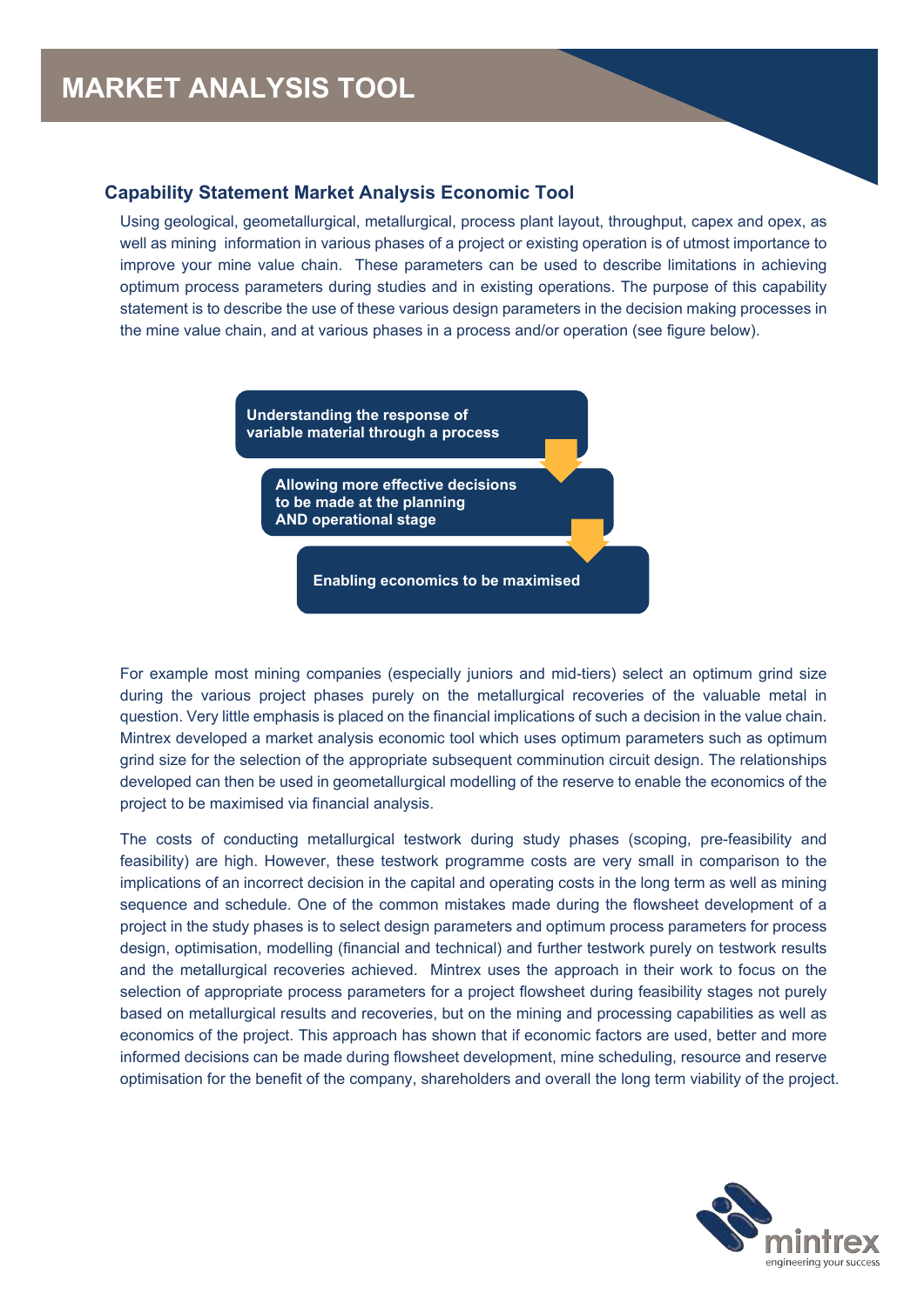# **MARKET ANALYSIS TOOL**

# **The Value Proposition**



It is of utmost importance to understand the response of variables throughout the process. This can be achieved by a market analysis economic tool which predicts the performance of a processing plant even at scoping level. Using relationships between these variables, mining models as well as economic models allow the project owners to make effective decisions at both a planning and operational stage. That enables Mintrex's clients to maximise economics and thus, the viability of the project at any stage of the project.

The results from a well-designed geometallurgical programme can thus be used for:

- Better flowsheet design (more flexible);
- Better use of algorithms for throughput and recovery in resource and reserve models;
- Better use of the mining schedule to optimise plant performance;
- Better plant and equipment design and sizing;
- Optimise plant performance and forecasting;
- Reduce risk in subsequent phases; and,
- Enable economics to be maximised.

#### *Why do we want to model the process?*

- Identify or test opportunities to optimise the process design without having to physically change the process
- Review potential impact of proposed changes on:
	- o Product purity
	- o Process safety
	- o Capital Costs
	- o Operating Costs
- **Metallurgical Accounting**
- Cost Saving expensive testwork